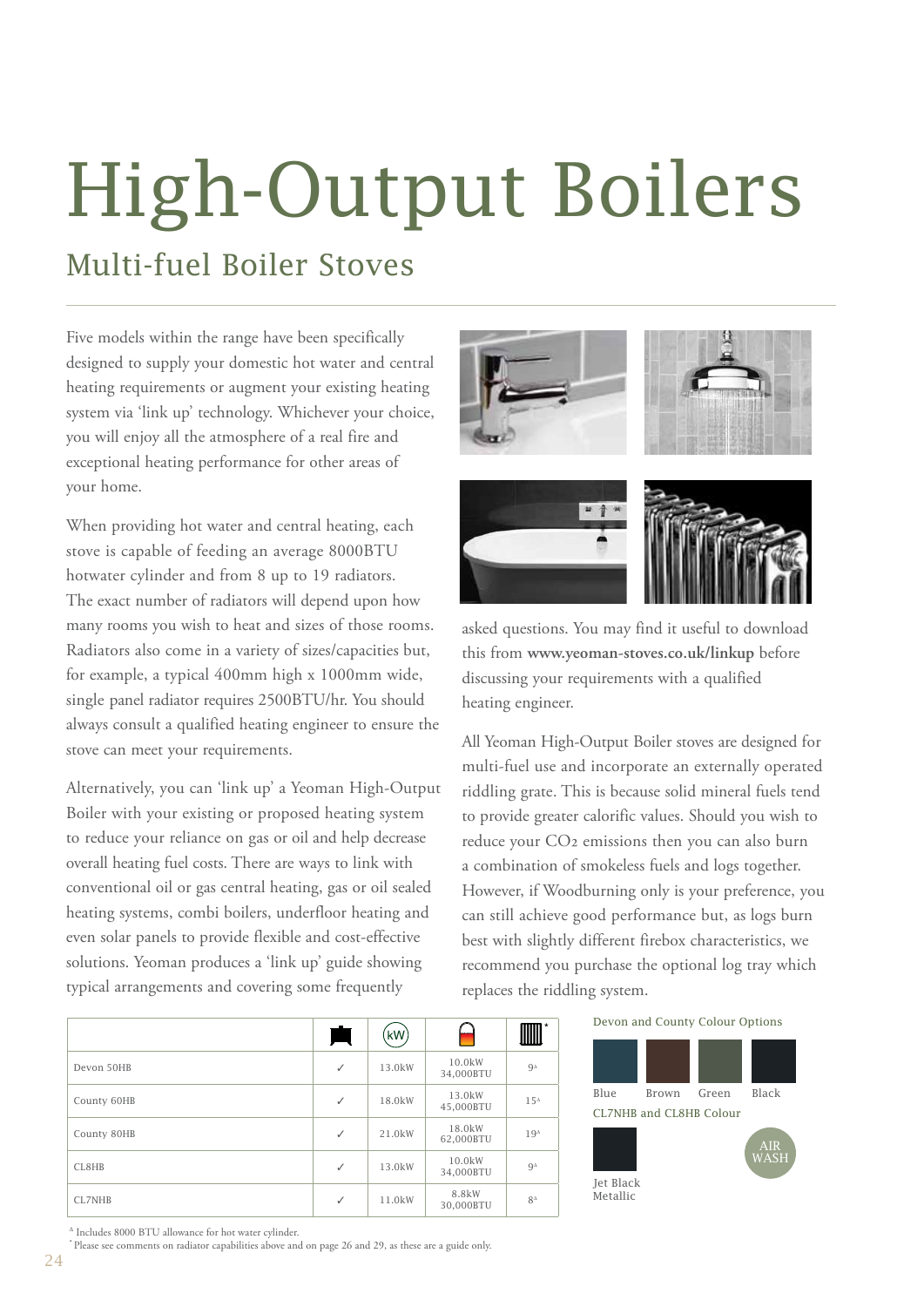

### Devon and County Boiler Design Features

- 5mm and 10mm heavy duty steel body.
- Excellent heat output to water when burning solid fuels or wood.
- 4 x 1" BSP boiler tappings for flexible efficient connection to your hot water circuits.
- Extensive water jacket on 4 sides of stove to ensure maximum transmission of heat to water.
- Highly developed boiler flue baffle system to ensure maximum heating efficiency.
- Top or rear flue exit.
- Specially designed reciprocating grate ensures effective removal of ash from the fuel bed.
- Large ash collection tray.
- Discreet external riddling socket, with removable tool.
- Levelling system in each foot to ensure complete stability on uneven surfaces.
- Primary air controls to manually adjust the running temperatures.
- Airwash helps to keep the glass clear and to control the running temperature when burning wood.
- 13 Removable Tudor Rose door crosses.
- Optional thermostatic control to maintain desired running temperatures (not illustrated).
- Optional woodburning tray (not illustrated).